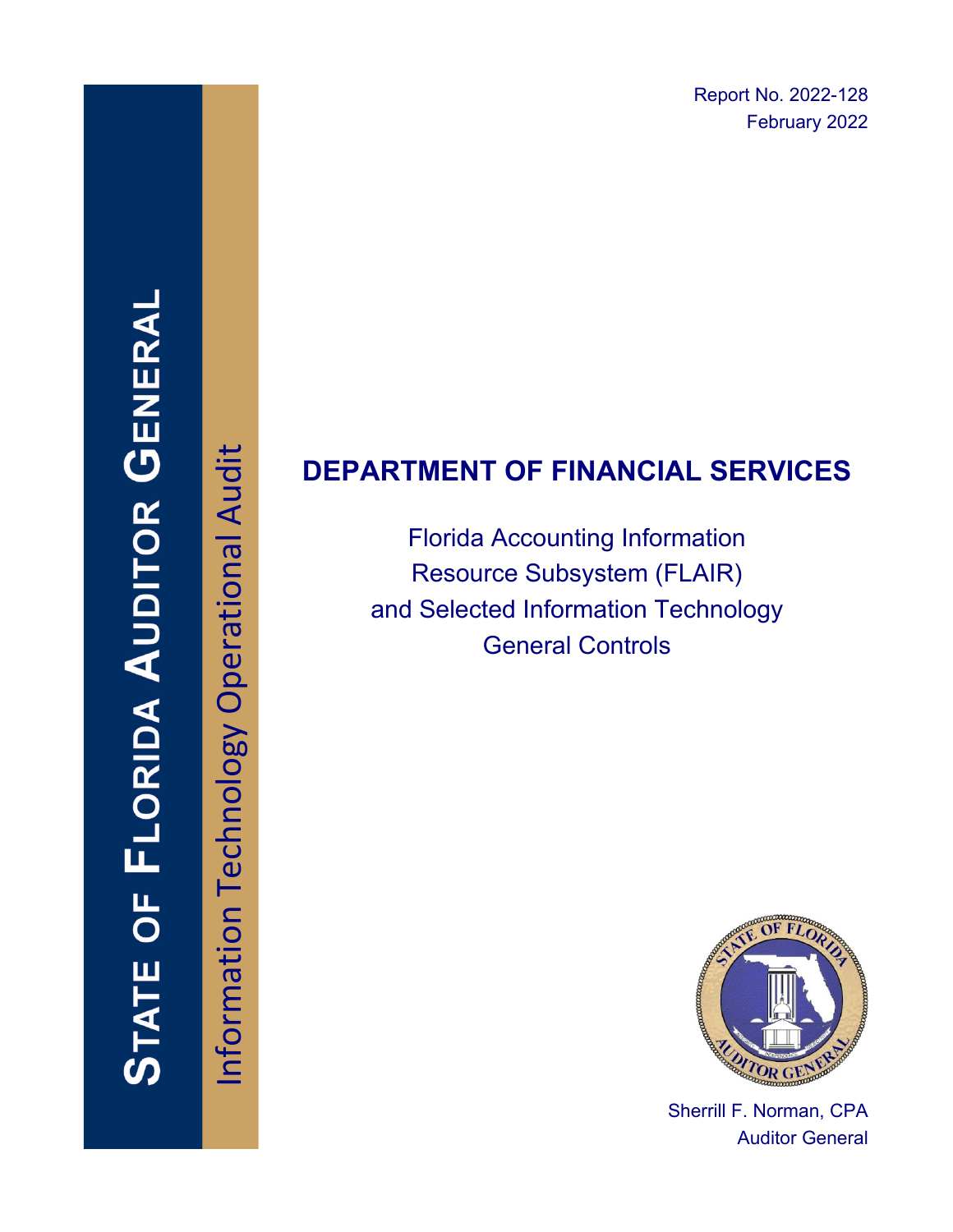### **Chief Financial Officer**

Pursuant to Article IV, Sections 4(c) and 5(a) of the State Constitution, the Chief Financial Officer is an elected member of the Cabinet and serves as the chief fiscal officer of the State. Pursuant to Section 20.121(1), Florida Statutes, the Chief Financial Officer is the head of the Department of Financial Services. The Honorable Jimmy Patronis served as Chief Financial Officer during the period of our audit.

The team leader was Arthur Wahl, CPA, CISA, and the audit was supervised by Suzanne B. Varick, CPA.

Please address inquiries regarding this report to Brenda Shiner, CISA, Audit Manager, by e-mail at brendashiner@aud.state.fl.us or by telephone at (850) 412-2946.

This report and other reports prepared by the Auditor General are available at:

[FLAuditor.gov](http://flauditor.gov/) 

Printed copies of our reports may be requested by contacting us at:

**State of Florida Auditor General** 

**Claude Pepper Building, Suite G74 · 111 West Madison Street · Tallahassee, FL 32399-1450 · (850) 412-2722**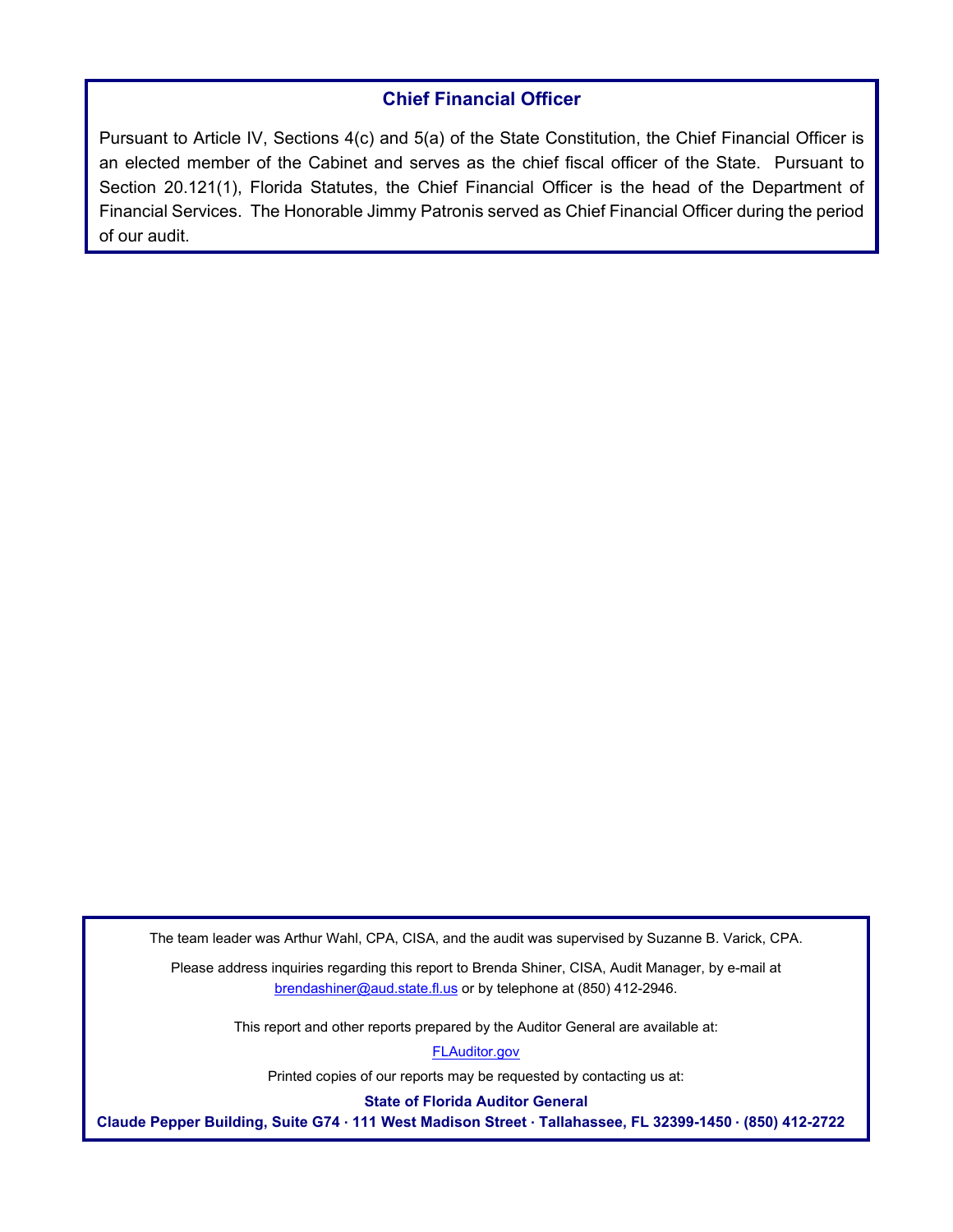# **DEPARTMENT OF FINANCIAL SERVICES**

### **Florida Accounting Information Resource Subsystem (FLAIR) and Selected Information Technology General Controls**

# *SUMMARY*

This operational audit of the Department of Financial Services (Department) focused on the Florida Accounting Information Resource Subsystem (FLAIR) and selected information technology (IT) general controls. The audit also included a follow-up on the findings included in our report No. 2021-131. Our audit disclosed the following:

**Finding 1:** FLAIR program change controls need improvement to ensure that all program changes are appropriately authorized, tested, and implemented into the production environment.

**Finding 2:** Certain security controls related to logical access, configuration management, user authentication, and logging and monitoring continue to need improvement to ensure the confidentiality, integrity, and availability of FLAIR data and other Department IT resources.

# *BACKGROUND*

The Florida Accounting Information Resource Subsystem (FLAIR) is the State of Florida's accounting system. State law<sup>1</sup> establishes FLAIR as a subsystem of the Florida Financial Management Information System and the Department of Financial Services (Department) as the functional owner of FLAIR. As provided in State law,<sup>2</sup> the functions of FLAIR include accounting and reporting to provide timely data for producing financial statements for the State in accordance with generally accepted accounting principles, and auditing and settling claims against the State.

FLAIR and the Department play a major role in ensuring that State financial transactions are accurately and timely recorded and that the State's Annual Comprehensive Financial Report (ACFR) is presented in accordance with appropriate standards, rules, regulations, and statutes.

FLAIR is composed of four components:

- The Departmental Accounting Component (DAC), which maintains State agency accounting records and provides accounting details for general ledger transactions, accounts receivable, accounts payable, grants, projects, and assets. DAC provides State agency management with a budgetary check mechanism. The Statewide Financial Statements Subsystem of DAC and the Wdesk application are used to assist and support the Department, Division of Accounting and Auditing, in publishing the State's ACFR. State agencies are the primary users of DAC.
- The Central Accounting Component (CAC), which maintains the State's checkbook used by the Department to process payments for the State. CAC is a cash-basis system for the control of budget by line item of the General Appropriations Act. The primary user of CAC is the Division of Accounting and Auditing.

 $1$  Sections 215.93(1)(b) and 215.94(2), Florida Statutes.

 $2$  Section 215.94(2)(a) and (b), Florida Statutes.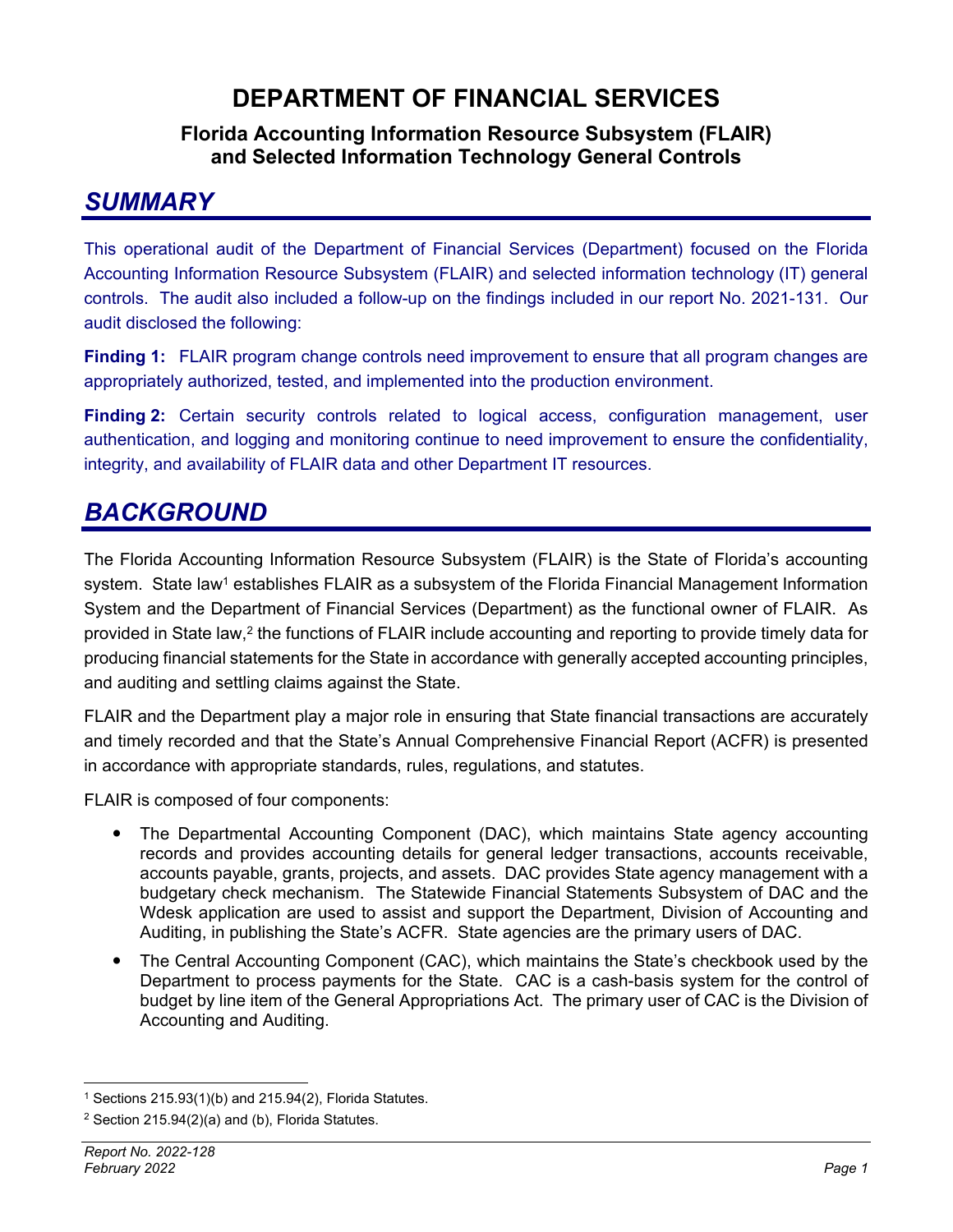- The Payroll Component, which processes the State's payroll. The Division of Accounting and Auditing is the primary user of the Payroll Component. The Bureau of State Payrolls (BOSP) within the Division of Accounting and Auditing administers payroll processing.
- The Information Warehouse, which is a reporting system that allows users to access information extracted from DAC, CAC, the Payroll Component, and certain systems external to FLAIR. The primary users of the Information Warehouse are State agencies, the Division of Accounting and Auditing, and the Department's Office of Information Technology (OIT).

The Department is responsible for the design, implementation, and operation of FLAIR. Within the Department, the OIT operates the Chief Financial Officer's Data Center and maintains FLAIR.

In 2014, the Department created the Florida Planning, Accounting, and Ledger Management (Florida PALM) project to replace FLAIR and the cash management and accounting management components of the Cash Management Subsystem (CMS)3 with a cloud-based financial management solution designed to modernize the State's financial management processes and system. As shown in Table 1, beginning in 2021, this multi-year project will transition FLAIR and CMS functions, as well as additional functionality, to the Florida PALM System using defined project timeline waves, with production support commencing upon implementation of initial functionality.

### **Table 1 Florida PALM System Transition Timeline**

| <b>Project Wave</b> | <b>Functionality</b>                                                                                                                      | <b>Planned or Actual</b><br><b>Transition Date</b> |
|---------------------|-------------------------------------------------------------------------------------------------------------------------------------------|----------------------------------------------------|
| <b>CMS</b>          | Cash management functions                                                                                                                 | <b>July 2021</b>                                   |
| Payroll             | Payroll functions                                                                                                                         | <b>July 2024</b>                                   |
| <b>Financials</b>   | State budgeting functions, agency accounting<br>records and budget management functions, and<br>additional functionality for all agencies | <b>July 2024</b>                                   |

### **As of August 9, 2021**

Source: Melissa Turner, Project Director, Florida PALM Project.

During the CMS project wave, the business processes previously supported by the CMS were implemented into the Florida PALM System and the Department removed State agency update access to the CMS on July 21, 2021. State agencies will continue using the FLAIR components to execute payroll and financial functions until 2024, while using the Florida PALM System to execute cash management transactions.

An Executive Steering Committee, together with the Florida PALM Project Director, are responsible for Florida PALM project governance. The Executive Steering Committee consists of 17 members representing multiple State agencies.

<sup>&</sup>lt;sup>3</sup> The CMS included the CMS application, Fund Accounting, Dis-Investments, Consolidated Revolving Account, Bank Accounts, Warrant Processing, Investment Accounting, State Accounts, Archive, Special Purpose Investment Account (SPIA), and Certificates of Deposits (CD). Florida PALM replaced eight of these applications, excluding Archive, SPIA, and CD.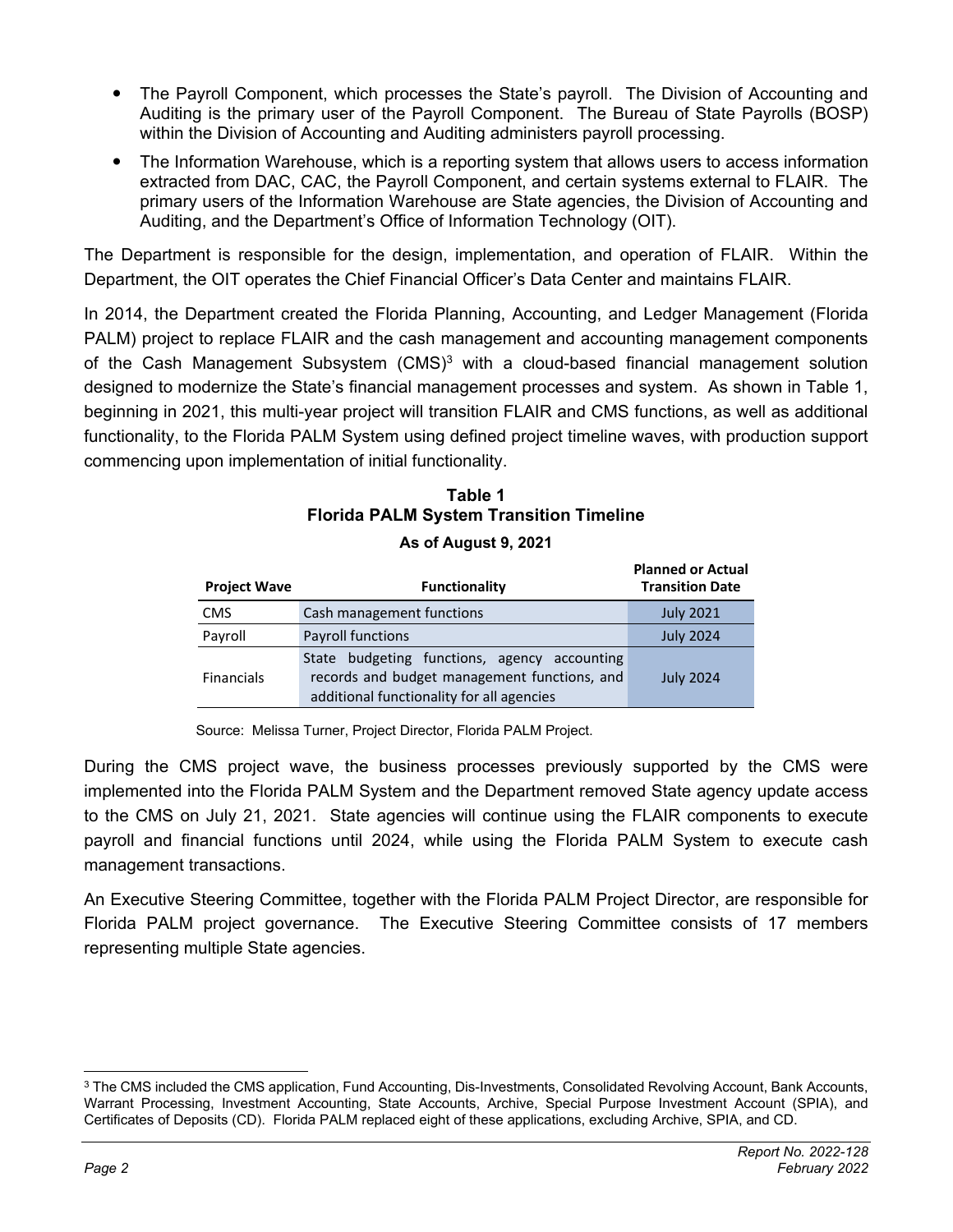### **Finding 1: Change Management Controls**

Effective change management controls are intended to ensure that all program modifications are properly authorized, tested, and approved for implementation into the production environment. Effective change management controls include reviewing all program changes implemented into the production environment for approval and appropriateness.

As part of our audit, we reviewed Department policies and procedures, interviewed Department management and personnel responsible for the FLAIR change control process, and examined change control records and found that FLAIR change controls need improvement. Specifically, we requested from the Department for each of the 12 significant FLAIR change requests implemented during the 2020-21 fiscal year documentation evidencing that the program changes associated with the change requests were properly authorized, tested by the programmer and user, approved for implementation into the production environment, and implemented into the production environment by someone other than the programmer who made the program change. Our examination found that Department records did not evidence:

- The authorization for 2 change requests and the date of authorization for another change.
- Programmer testing sign off for 1 change request and, for 2 change requests, Department records indicated that programmer testing was completed after the change requests were implemented into the production environment.
- For 1 change request, that an appropriate separation of duties existed between the programmer and implementor of the change request nor the date the change request was implemented into the production environment.

In response to our audit inquiry, Department management indicated that, during the transition to a new change management system, records evidencing authorization, programmer testing, and implementation were not always updated.

Without effective change management controls, the Department has limited assurance that all program code changes associated with a change request are appropriately authorized, tested, approved, and implemented. The absence of appropriate change management controls also increases the risk that program changes may not be implemented in a manner consistent with management's expectations.

### **Recommendation: We recommend that Department management improve change management controls to ensure that Department records evidence that all program changes are appropriately authorized, tested, and implemented into the production environment.**

### **Finding 2: Security Controls – Logical Access, Configuration Management, User Authentication, and Logging and Monitoring**

Security controls are intended to protect the confidentiality, integrity, and availability of data and IT resources. Our audit procedures disclosed that certain security controls related to logical access, configuration management, user authentication, and logging and monitoring need improvement. We are not disclosing specific details of the issues in this report to avoid the possibility of compromising FLAIR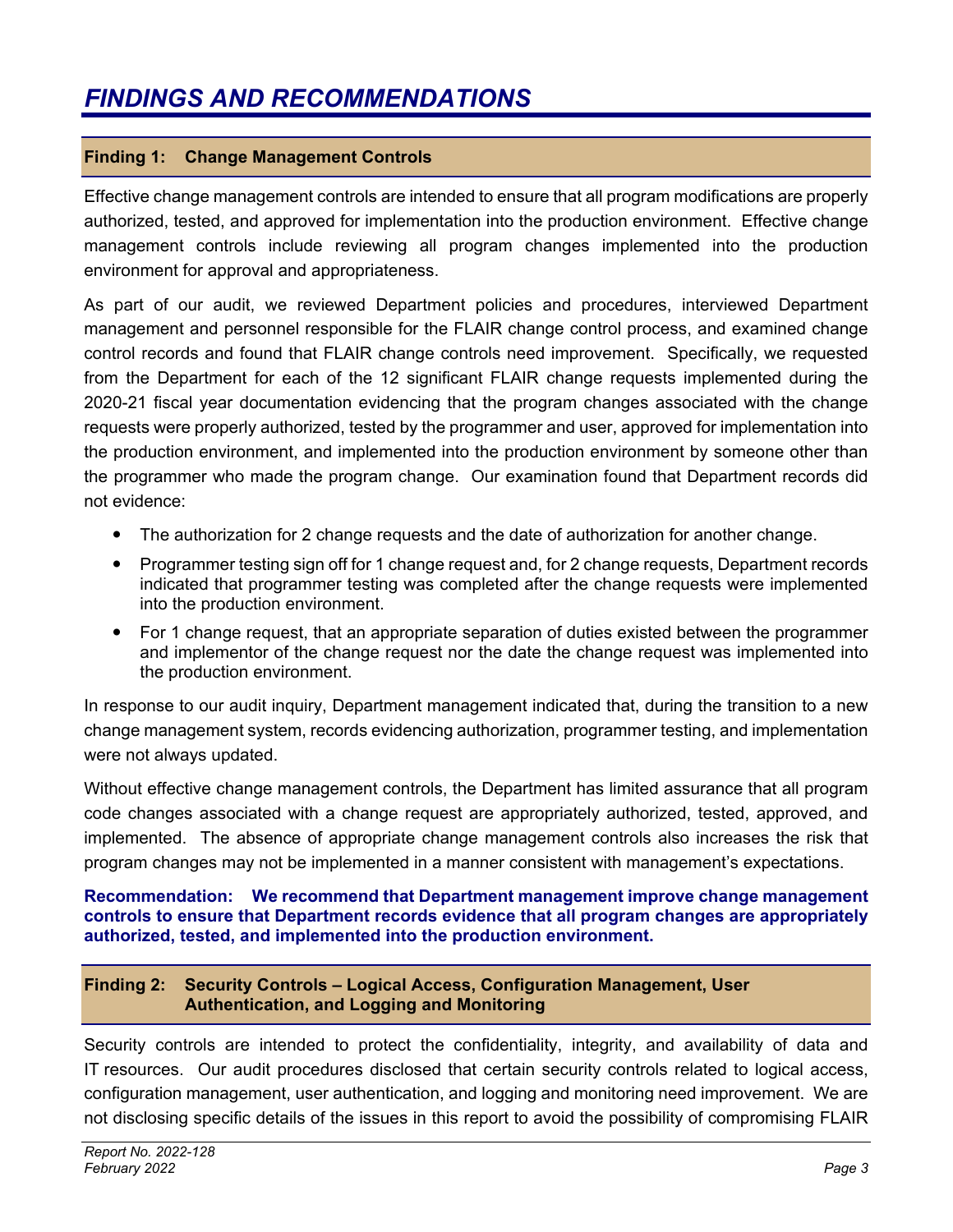data and other Department IT resources. However, we have notified appropriate Department management of the specific issues.

Without appropriate security controls related to logical access, configuration management, user authentication, and logging and monitoring, the risk is increased that the confidentiality, integrity, and availability of FLAIR data and other Department IT resources may be compromised. Similar findings were communicated to Department management in connection with prior audits of the Department, most recently in connection with our report No. 2021-131.

**Recommendation: We recommend that Department management improve certain security controls related to logical access, configuration management, user authentication, and logging and monitoring to ensure the confidentiality, integrity, and availability of FLAIR data and other Department IT resources.** 

# *PRIOR AUDIT FOLLOW-UP*

Except as discussed in the preceding paragraphs, the Department had taken corrective actions for the findings included in our report No. 2021-131.

# *OBJECTIVES, SCOPE, AND METHODOLOGY*

The Auditor General conducts operational audits of governmental entities to provide the Legislature, Florida's citizens, public entity management, and other stakeholders unbiased, timely, and relevant information for use in promoting government accountability and stewardship and improving government operations.

We conducted this information technology (IT) operational audit from May 2021 through November 2021 in accordance with generally accepted government auditing standards. Those standards require that we plan and perform the audit to obtain sufficient, appropriate evidence to provide a reasonable basis for the audit findings and our conclusions based on our audit objectives. We believe that the evidence obtained provides a reasonable basis for the audit findings and our conclusions based on our audit objectives.

This IT operational audit focused on evaluating selected significant Department of Financial Services (Department) IT controls applicable to financial reporting, the Florida Accounting Information Resource Subsystem (FLAIR), and other significant Departmentwide IT general controls during the period July 2020 through June 2021 and selected actions subsequent thereto. For those areas addressed by this audit, our audit objectives were:

- To determine the effectiveness of selected significant IT controls in achieving management's control objectives in the categories of compliance with controlling laws, administrative rules, and other guidelines; the confidentiality, integrity, availability, relevance, and reliability of data; and the safeguarding of IT resources.
- To determine whether management had corrected, or was in the process of correcting, the deficiencies disclosed in our report No. 2021-131.
- To identify statutory and fiscal changes that may be recommended to the Legislature pursuant to Section 11.45(7)(h), Florida Statutes.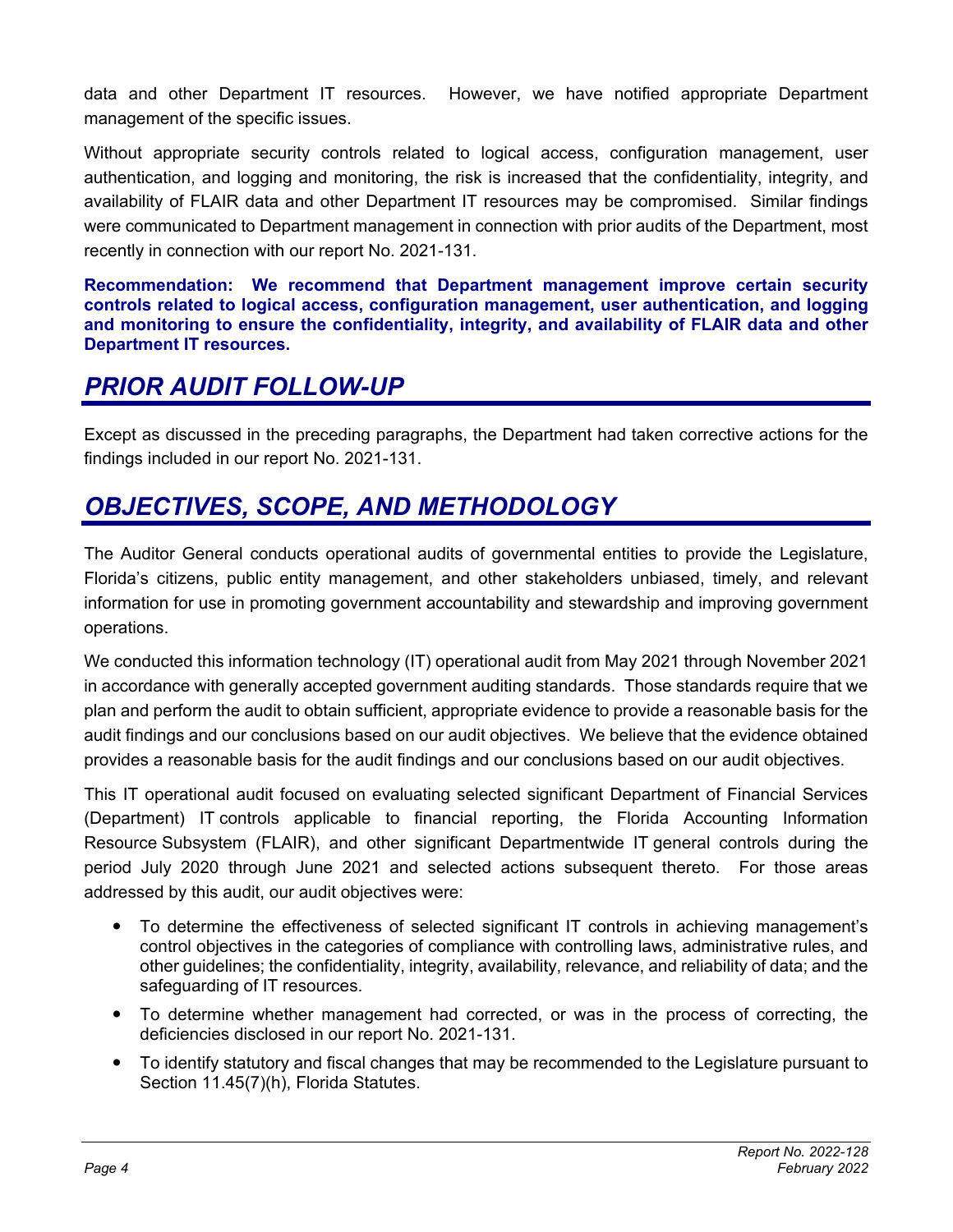This audit was designed to identify, for the IT systems included within the scope of the audit, deficiencies in management's internal controls that were significant to our audit objectives; instances of noncompliance with applicable governing laws, rules, or contracts; and instances of inefficient or ineffective operational policies, procedures, or practices. The focus of this audit was to identify problems so that they may be corrected in such a way as to improve government accountability and efficiency and the stewardship of management. Professional judgment has been used in determining significance and audit risk and in selecting the particular IT controls, legal compliance matters, and records considered.

As described in more detail below, for the IT systems included within the scope of this audit, our audit work included, but was not limited to, communicating to management and those charged with governance the scope, objectives, timing, overall methodology, and reporting of the audit; obtaining an understanding of the IT systems and related significant controls; exercising professional judgment in considering significance and audit risk in the design and execution of the research, interviews, tests, analyses, and other procedures included in the audit methodology; obtaining reasonable assurance of the overall sufficiency and appropriateness of the evidence gathered in support of the audit findings and our conclusions; and reporting on the results of the audit as required by governing laws and auditing standards.

This audit included the selection and examination of IT system controls and records. Unless otherwise indicated in this report, these items were not selected with the intent of statistically projecting the results, although we have presented for perspective, where practicable, information concerning relevant population value or size and quantifications relative to the items selected for examination.

An audit by its nature does not include a review of all records and actions of agency management, staff, and contractors and, as a consequence, cannot be relied upon to identify all instances of noncompliance, fraud, abuse, or inefficiency.

In conducting this audit, we:

- Reviewed applicable laws, rules, Department policies and procedures, and other guidelines, and interviewed Department personnel to obtain an understanding of selected significant IT business process application controls and IT general controls applicable to financial reporting and FLAIR.
- Obtained an understanding of Department processes for approving, assigning, reviewing, and deactivating access to the FLAIR Central Accounting Component (CAC) and Payroll Component Statewide functions, including processes for ensuring an appropriate separation of incompatible duties; logical access controls for the network domain; the paths and processes for authenticating to the network domain, FLAIR components, and the Statewide Reporting System (Wdesk); management and operational processes for conducting background screenings of employees and contractors employed in positions of special trust; logging and monitoring controls for system activity; physical access controls to protect Department data and IT resources; processes for requesting, authorizing, testing, approving, implementing, and reconciling FLAIR program changes; configuration management processes for servers; and the strategic IT planning process, including the status of Florida Planning, Accounting, and Ledger Management (PALM) project funding, planned system architecture, project oversight, and implementation schedule; and the Statewide Reporting System adjustment process.
- Evaluated logical access controls, including policies, procedures, and processes, for assigning, periodically reviewing, and deactivating user accounts for the FLAIR CAC and Payroll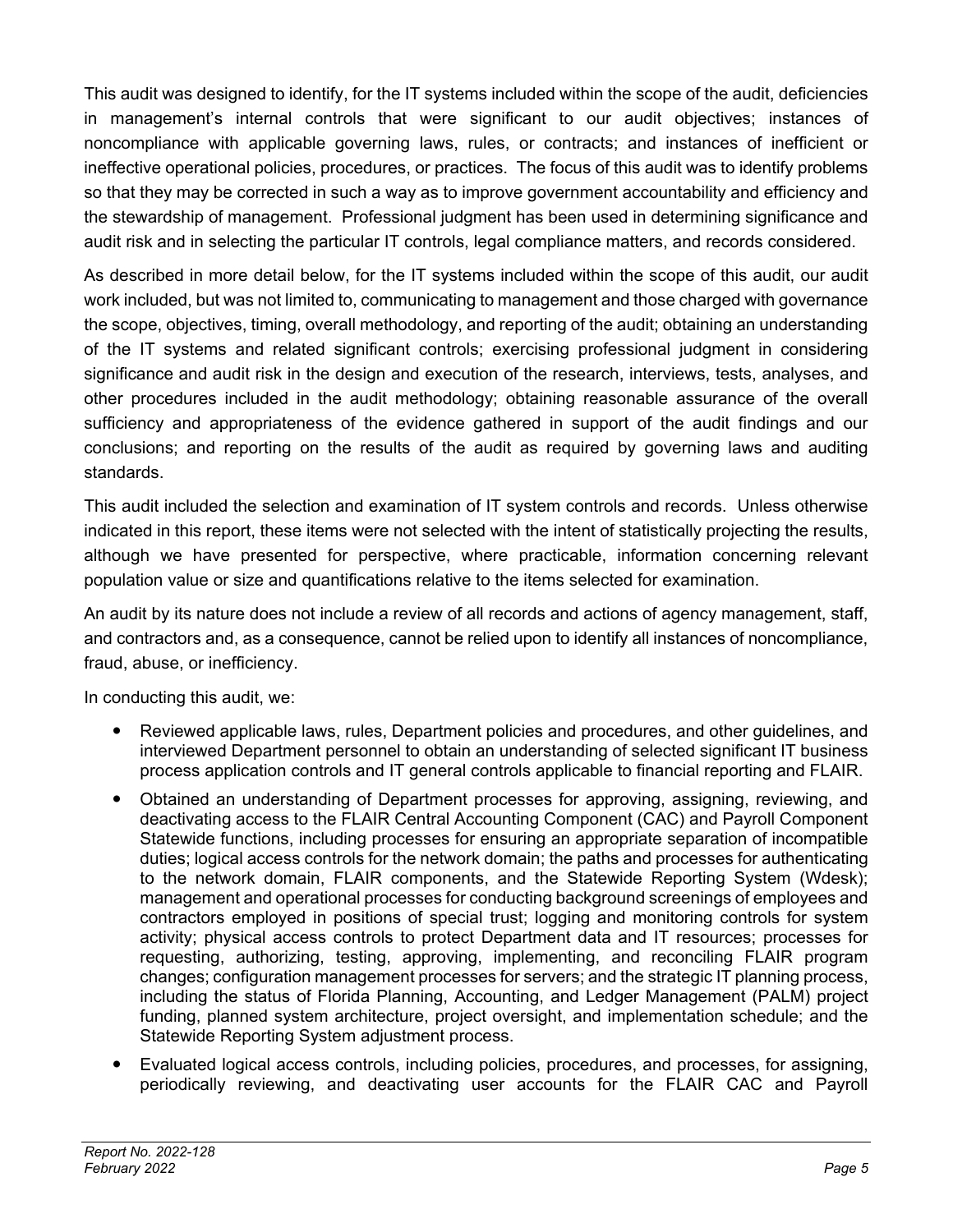Component, and the administrative-level user and service accounts for the Department's network domain. Specifically, we evaluated:

- $\circ$  Department procedures and examined Department records to determine whether periodic reviews were performed to evaluate the appropriateness of administrative-level access to the Department's network domain.
- $\circ$  The appropriateness of access for 40 of the 82 user accounts with update access privileges to one or more of the 13 selected CAC high-risk functions or selected inquiry access to confidential data as of May 31, 2021.
- o The timeliness of FLAIR CAC access privilege deactivations for the nine Department employees with FLAIR CAC access who separated from Department employment during the period July 2020 through May 2021.
- $\circ$  The appropriateness of access as of May 31, 2021, for the 43 Statewide Payroll Component users to the 38 selected Statewide Payroll Component high-risk functions.
- $\circ$  The appropriateness of the 21 administrative user accounts and the 11 administrative service accounts as of June 18, 2021, for the Department network domain.
- Evaluated FLAIR program change controls including policies, procedures, and processes and examined the 12 significant FLAIR change requests implemented during the 2020-21 fiscal year to determine whether the change requests were appropriately authorized, tested, approved for production, and implemented into production.
- Evaluated the adequacy of selected logging and monitoring controls.
- Evaluated the appropriateness of physical access controls for the Department's Data Center and other Office of Information Technology (OIT) secured areas, including the adequacy of policies, procedures, and processes established to protect Department IT resources and data. Specifically, we:
	- o Evaluated the appropriateness of physical access privileges to the Data Center and OIT-secured areas assigned to the 48 active key cards as of June 1, 2021.
	- $\circ$  Examined Department records to determine the adequacy of the quarterly access reviews performed for July 2020, October 2020, January 2021, and May 2021 of physical access privileges to the Data Center and the OIT-secured areas.
- Examined Departmentwide and OIT background screening policies and procedures for employees and contractors in positions of special trust and evaluated Department records for 20 of the 53 contractors providing services to the OIT during the 2020-21 fiscal year to assess the timeliness of background screenings performed.
- Evaluated the adequacy of user identification and authentication controls for the FLAIR Departmental Accounting Component (DAC), CAC, Payroll Component, Wdesk, and the Department's network domain.
- Evaluated the adequacy of configuration management policies, procedures, and processes for ensuring that server operating systems are supported and current. Specifically, we evaluated whether the operating systems for the:
	- o Eight domain controllers were timely patched as of June 29, 2021.
	- o Eight FLAIR-related servers were supported as of June 15, 2021.
- Communicated on an interim basis with applicable officials to ensure the timely resolution of issues involving controls and noncompliance.
- Performed various other auditing procedures, including analytical procedures, as necessary, to accomplish the objectives of the audit.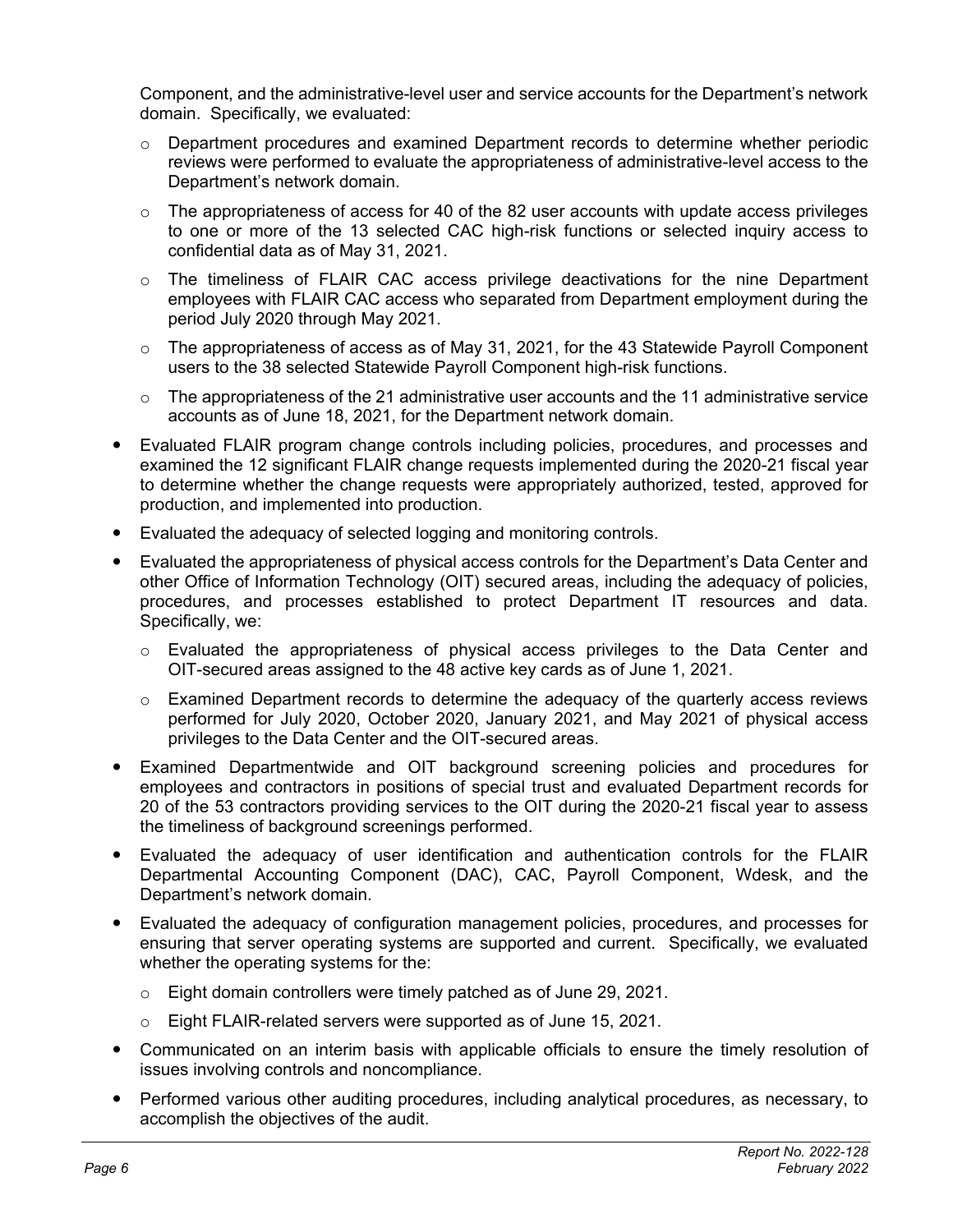• Prepared and submitted for management response the findings and recommendations that are included in this report and which describe the matters requiring corrective actions. Management's response is included in this report under the heading *MANAGEMENT'S RESPONSE*.

# *AUTHORITY*

Section 11.45, Florida Statutes, provides that the Auditor General may conduct audits of the IT programs, activities, functions, or systems of any governmental entity created or established by law. Pursuant to the provisions of Section 11.45, Florida Statutes, I have directed that this report be prepared to present the results of our IT operational audit.

herries f. Norman

Sherrill F. Norman, CPA Auditor General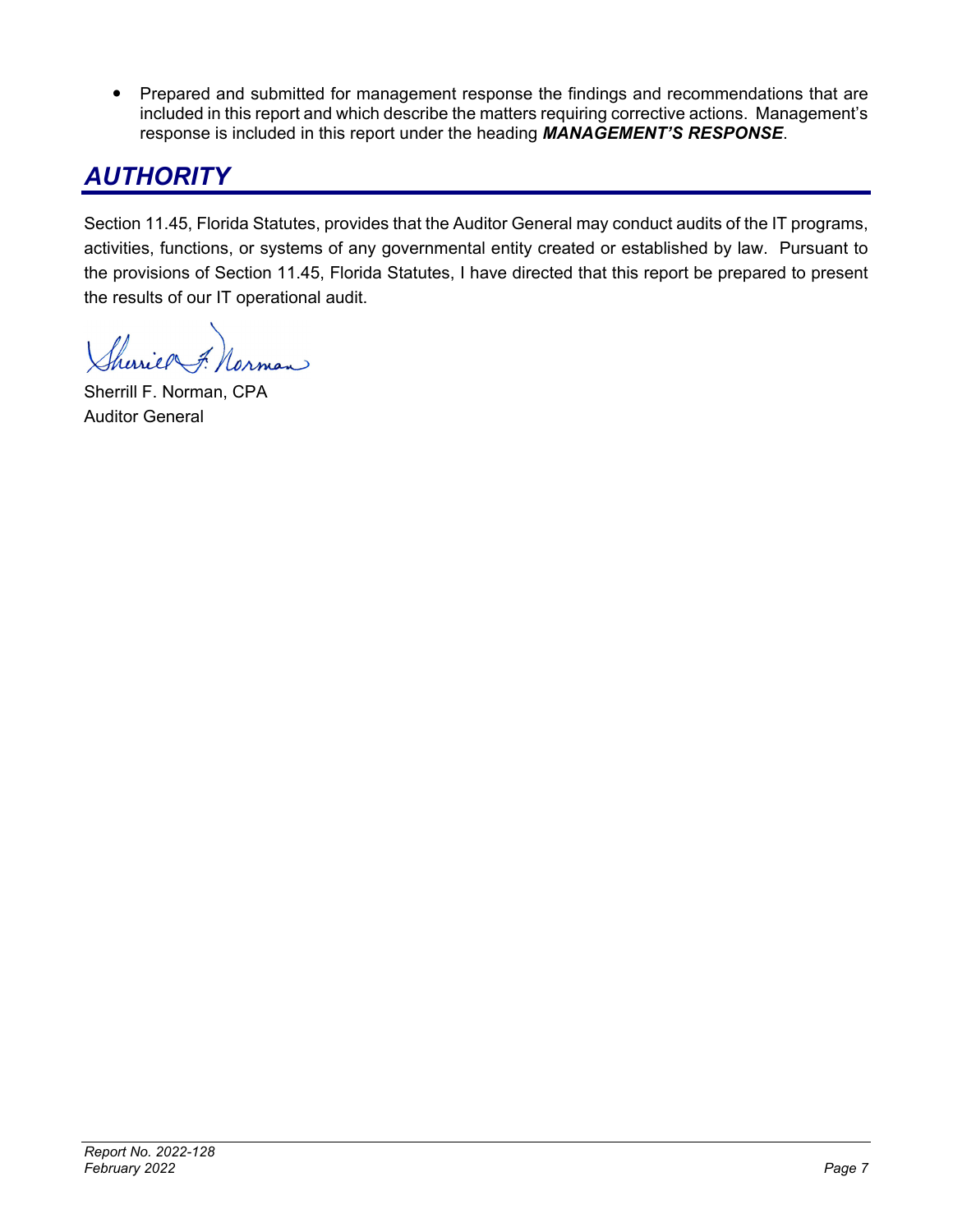

CHIEF FINANCIAL OFFICER<br>JIMMY PATRONIS<br>STATE OF FLORIDA

February 10, 2022

Sherrill F. Norman **Auditor General** 111 West Madison Street Tallahassee, Florida 32399-1450

Dear Ms. Norman:

Pursuant to Section 11.45(4)(d), Florida Statutes, the enclosed response is provided for the preliminary and tentative audit findings included in the Auditor General's information technology operational audit of the Department of Financial Services, Florida Accounting Information Resource Subsystem (FLAIR) and Selected Information Technology Controls.

If you have any questions concerning this response, please contact David Harper, Inspector General, at (850) 413-3112.

Sincerely, **v** Patroms ef Financal Officer

 $JP/DC$ Enclosure

> DEPARTMENT OF FINANCIAL SERVICES THE CAPITOL, TALLAHASSEE, FLORIDA 32399-0301 · (850) 413-2850 FAX (850) 413-2950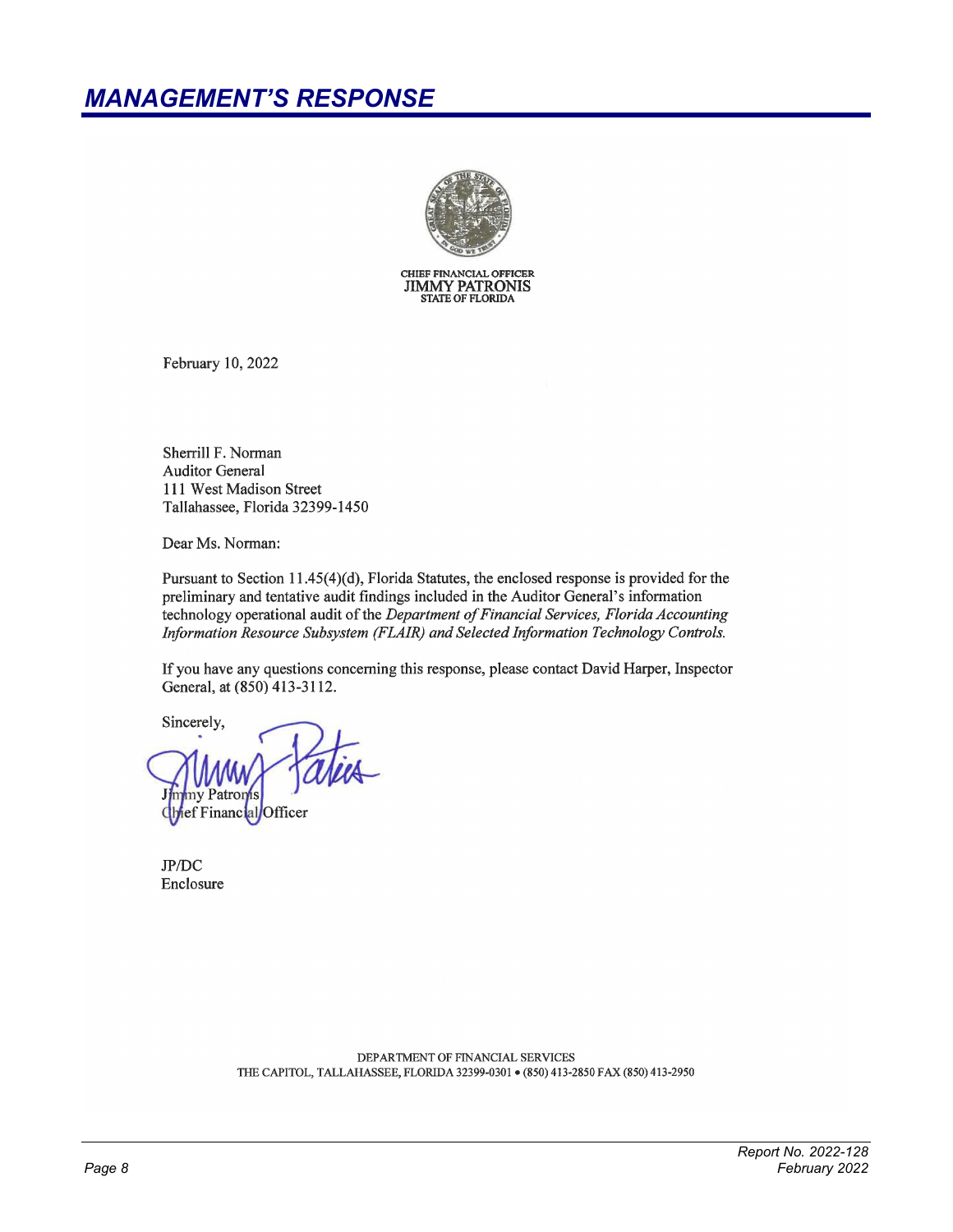### 2021 Florida Accounting Information Resource Subsystem (FLAIR) Information **Technology Operational Audit**

### **DEPARTMENT OF FINANCIAL SERVICES RESPONSE TO PRELIMINARY AND TENTATIVE AUDIT FINDINGS**

### **Finding No. 1: Change Controls**

FLAIR program change controls need improvement to ensure that all program changes are appropriately authorized, tested, and implemented into the production environment.

Recommendation: We recommend that Department management improve change management controls to ensure that Department records evidence that all program changes are appropriately authorized, tested, and implemented into the production environment.

Response: The Office of Information Technology is currently working on standardizing the FLAIR change management procedures across the CAC, DAC, and PYRL areas to assist with training of the managed services vendor and state staff.

Expected Completion Date for Corrective Action: 09/30/2022